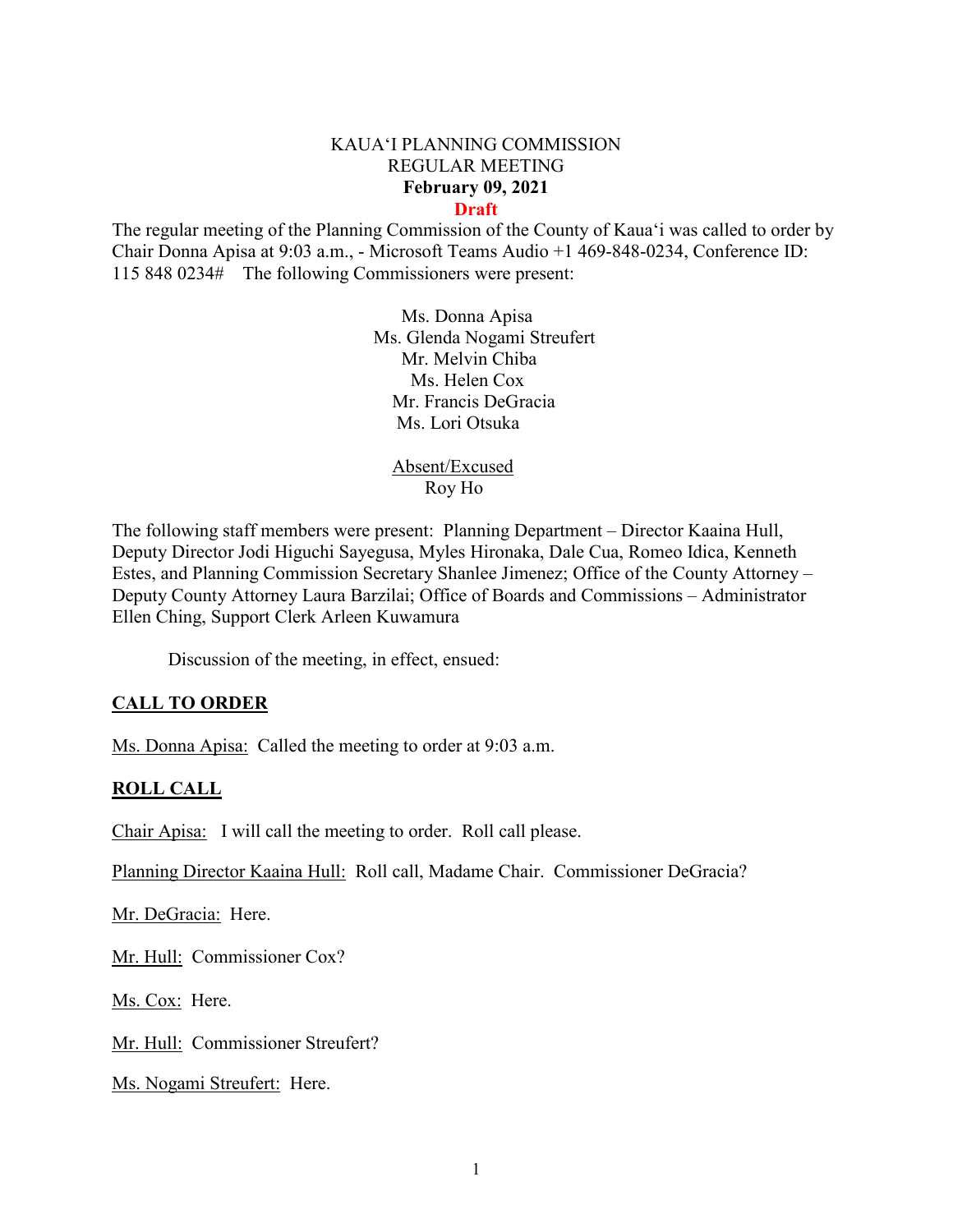Mr. Hull: Commissioner Chiba?

Mr. Chiba: Here.

Mr. Hull: Commissioner Otsuka?

Ms. Otsuka: Here.

Mr. Hull: Chair Apisa.

Chair Apisa: Here.

Mr. Hull: Madame Chair, Commissioner Ho is excused from the meeting, you have a quorum. Six present.

### **APPROVAL OF AGENDA**

Chair Apisa: Thank you. Approval of the agenda. Do we have the motion to approve the agenda as submitted? There are no changes, Kaaina?

Mr. Hull: The Department has no recommended changes.

Ms. Nogami Streufert: I to approve move the agenda as presented.

Ms. Cox: I second the motion.

Chair Apisa: All in favor. Aye. (Unanimous Voice Vote).

Ms. Cox: Aye.

Ms. Nogami Streufert: Aye.

Mr. Chiba: Aye.

Ms. Otsuka: Aye

Mr. DeGracia: Aye.

Chair Apisa: Any opposed? None. Motion carries. 6:0. Kaaina, any receipt of items or hearings?

#### **MINUTES of the meeting(s) of the Planning Commission**

Mr. Hull: Next on the Agenda, there are no Minutes for the record.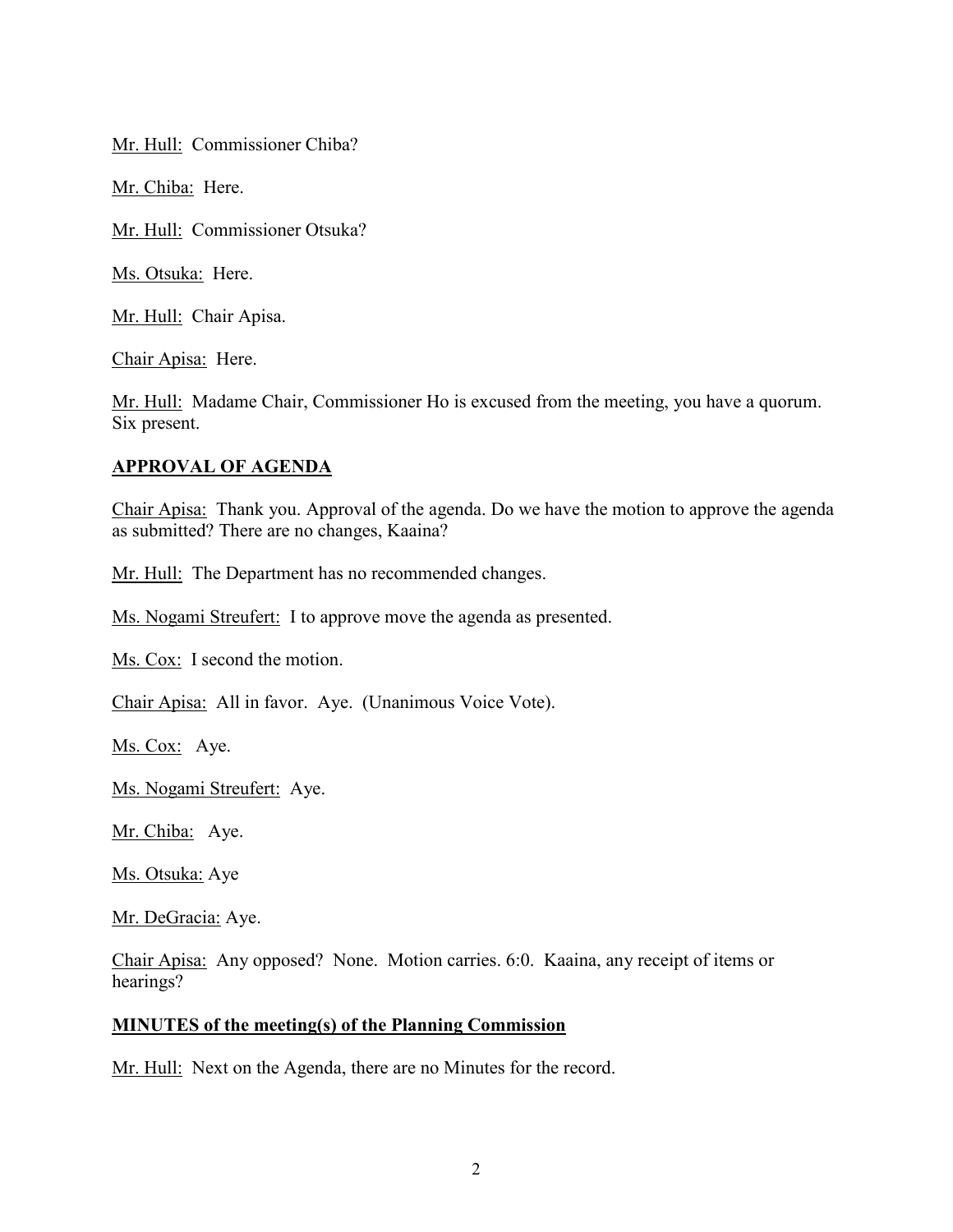# **RECEIPT OF ITEMS FOR THE RECORD (None)**

Mr. Hull: Next on the Agenda, there are no Receipt of Items for the record.

### **HEARINGS AND PUBLIC COMMENT**

Mr. Hull: At this time, the members of the public have called in; we are on agenda item  $F_{\cdot}$ , Public Testimony. We have no additional written testimony that was submitted. I will call out the phone numbers of those that have called in. If you would like to testify on any agenda item, now, would be the time. Please identify yourself and you will have a three-minute window to . Would you like to testify on any of speak your testimony. Calling first, area code the agenda items? Again, I will call out area code . Would you like to testify on any agenda item? Hearing none. Moving on to area code would you like to testify on any of the agenda items?

Man: No.

Mr. Hull: Thank you. Area code , would you like to testify on any of the agenda items?

Woman: No.

Mr. Hull: Thank you. Area code Would you like to testify on any of the agenda items?

Woman: No.

, would you like to testify on any of the agenda Mr. Hull: Thank you. Area code items? Calling out again, area code , would you like to testify on any of the agenda items? Hearing none. Madam Chair, we have no additional callers on the line. We have no Agency Hearings, no New Agency Hearings, and no Public Hearings.

I apologize. If we could actually go back to the original agenda as passed. Sorry, Laura, you might have to correct me if I am doing something out of step here. We do have one agenda item, that we have the representative for the appellant on line, so I would ask if we could amend the Agenda to hear General Business Item I.1., prior to the executive session. I believe a motion would be necessary to amend the agenda in that manner.

Chair Apisa: Do we have a motion to amend the agenda to hear the General Business Matter? Go ahead.

Ms. Nogami Streufert: As requested, I move to approve the agenda for General Business Matters I.1., before the executive session.

Ms. Cox: I second the motion.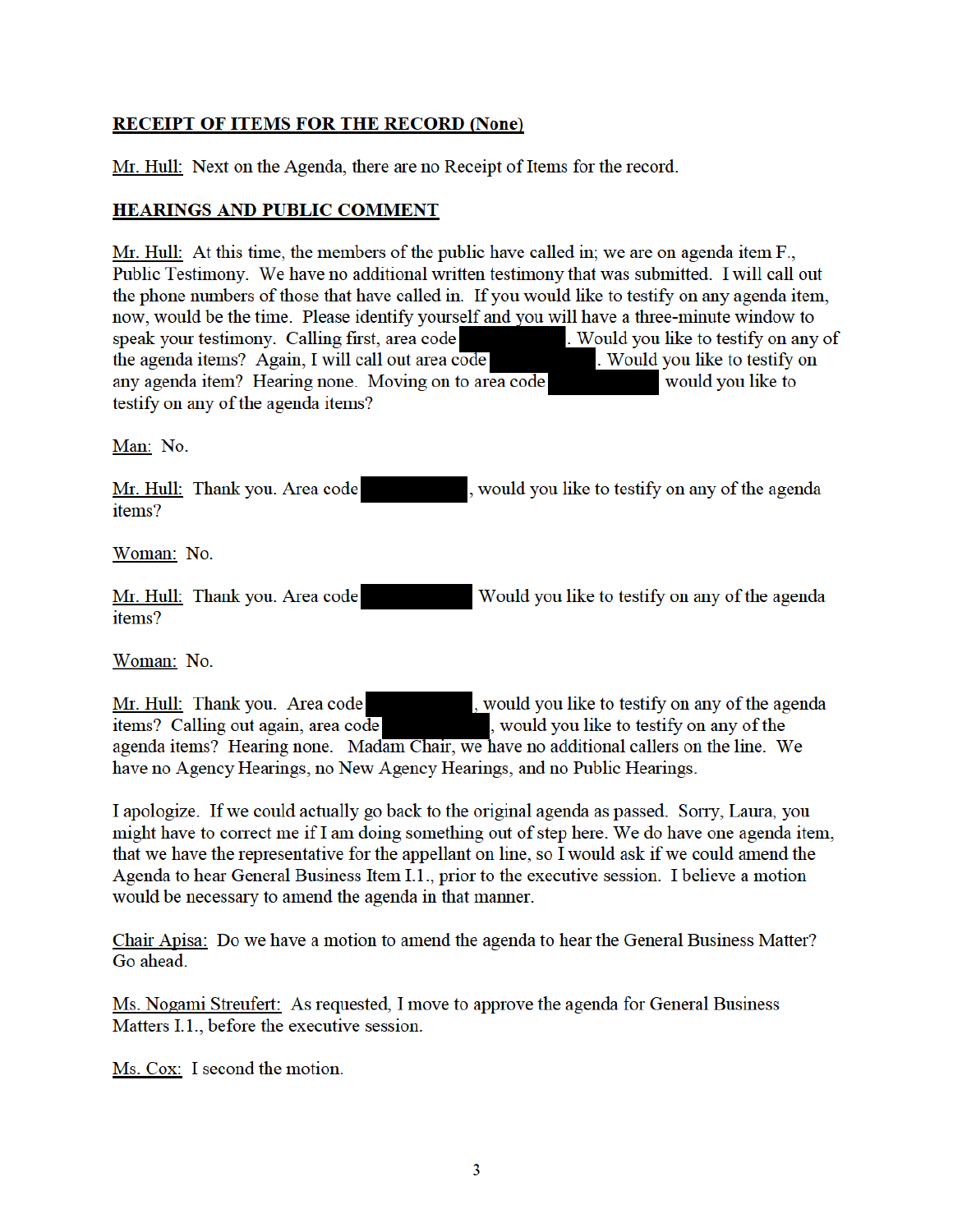Chair Apisa: Any discussion on that? All in favor? Aye. (Unanimous voice vote).

Ms. Otsuka: Aye.

Mr. Chiba: Aye.

Ms. Nogami Streufert: Aye.

M. DeGracia: Aye.

Ms. Cox: Aye.

Chair Apisa: Any opposed? None. Motion carried. 6:0. We will move General Business Matter I.1., to preceding the executive session.

Continued Agency Hearing

New Agency Hearing

# **GEBERAL BUSINESS MATTERS**

Petition to Appeal of the Decision of the Planning Director; Exhibits "1"-"2"; Certificate of Service by Maun kea Kea Trask of Cades Schutte, Attorney for Appellants *Charles M. Somers Trust and West Sunset Phase 1 LLC*, in the matter of the Application of Charles M. Somers Trust and West Sunset Phase 1 LLC appealing Notice of Violation & Order to Pay Fines executed on December 7, 2020 for properties located at 1957 Kahili Quarry Road, Kilauea, Hi, Tax Map Key No(s).:(4) 5-2-012:035 & 047, Hanalei District Kahili, Kilauea, Kauai, Hawaii.

a. Clerk of the Commission's Recommendation to Refer an Appeal of the Planning Director's Decision Related to the Planning Director's Notice of Violation & Order to Pay Fines for the illegal development within the Special Management Area of Kilauea, *Charles M. Somers Trust and West Sunset Phase 1 LLC*, Tax Map Key (4) 5-2-012:35 and 47, Hanalei District Kahili, Kilauea, Kauai, Received on December 28, 2020, for referral to Board and Commissions as Contested Case no. CC-2021-1.

Mr. Hull: Okay, with that, Amendment I.1., Petition to Appeal the Decision of the Planning Director Exhibits "1" – "12"; Certificate of Service by Mauna Kea Trask of Cades Schutte, Attorney for Appellants, Charles M. Summers, trust and West Sunset Phase 1, LLC in the matter of the application of Charles M. Summers trust and West Sunset Phase 1, LLC appealing notice of violation and order to pay fine as executed on December 7, 2020, for properties located at 1957 Kahili Quarry Road, Kilauea, Tax Map Key 5-2-012:035 and 47, Hanalei District Kahili, Kilauea, Kauai, Hawaii. Ultimately, there is appeal of one of our violation notices. The Department is ultimately recommending that this matter be referred to a hearings officer. The applicant, or appellant, has representative on line if you would like to have any discussion with him.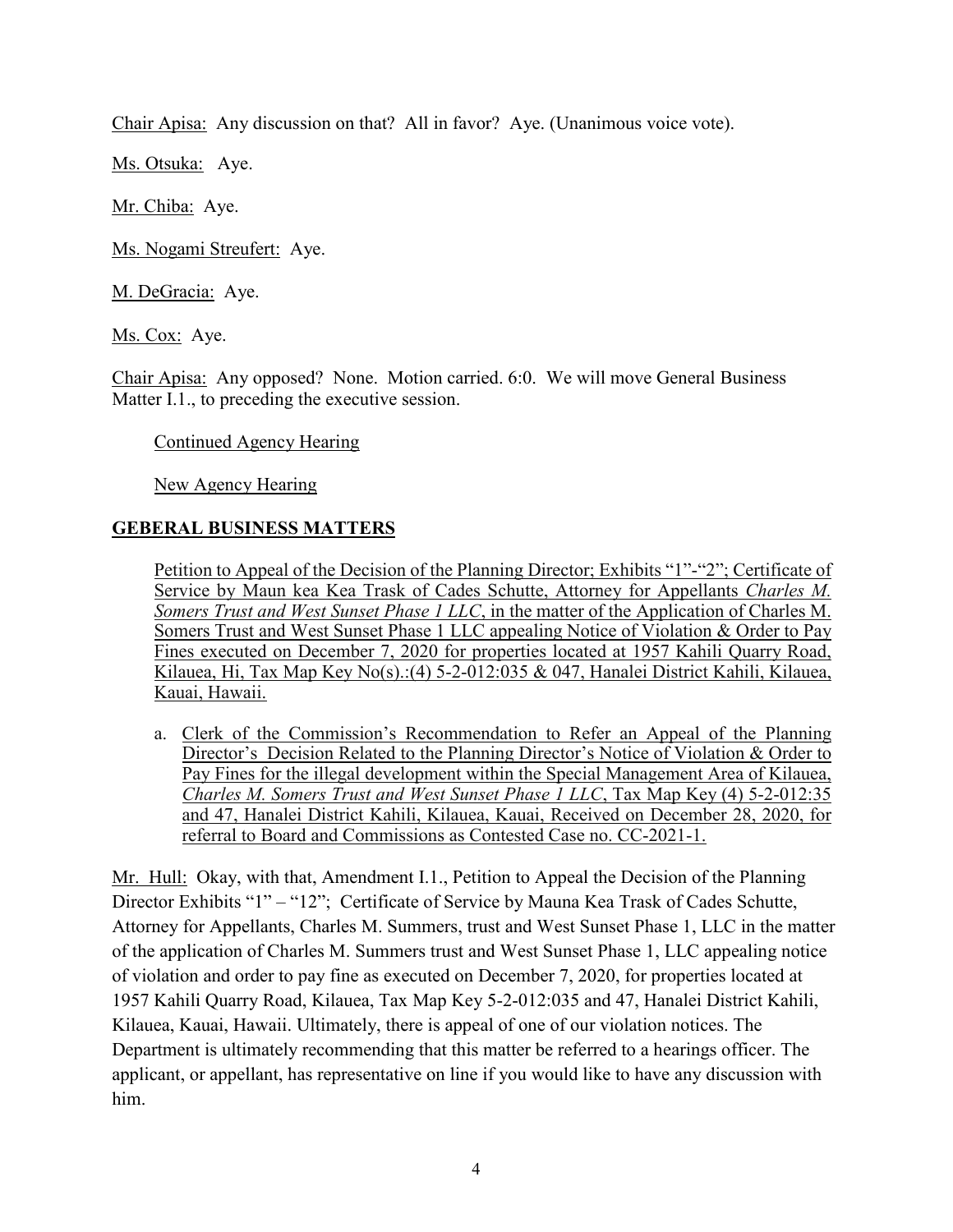Chair Apisa: I guess would you want to offer any comment or discussion. Mauna Kea, do you want to offer comment on this as the appellant?

Mr. Mauna Kea Trask: Yes, thank you. Sorry, I was having a little connection problem. So as the Director correctly noted, we have filed this appeal pursuant to the notice of violation ordered to pay fines dated December 7, 2020. We note that petition to appeal was filed pursuant to Chapter 6 and 9, of the rules of practicing Planning Commission, and Section 13.0, of the SMA rules of the County of Kauai, and further notice of violation itself. However, I did want to raise, in order to preserve the record an objection. It appears that although the appeal was properly filed, or the petition to appeal does follow the rules of the Planning Commission and SMA rules, the Kauai County Charter was amended…

### Chair Apisa: Mauna Kea.

Mr. Trask: …2016 to create the Zoning Board of Appeals. And pursuant to Section 14.13(b) of the Charter, the Zoning Board of Appeals and not the Planning Commission, has the jurisdiction to hear and determine appeals of the Planning Director. So, we just make that note for the record. Object to the jurisdiction of the Commission. But, nonetheless, we do want to appeal. And so, I just wanted to make that note. Does that make sense?

Chair Apisa: Thank you. And there seems to be some background noise. Again, Kaaina, maybe we could just, or I will ask everyone to please mute thier phones, if you are not speaking. There is a lot of background noise.

# Deputy County Attorney Laura Barzilai: Madam Chair?

Chair Apisa: Yes?

Ms. Barzilai: Excuse me if I may. May I ask a question of Mr. Trask?

Chair Apisa: Yes, please.

Ms. Barzilai: Mr. Trask, are you intending to withdraw your petition to appeal?

Mr. Trask: No. I actually, we do want to appeal. I just want to note that it appears that under the Commission, I mean, the Charter, I am sorry, the Zoning Board of Appeals has jurisdiction to hear this appeal. However, it is my understanding that there is no zoning board of appeals. And so the rules of the SMA rules and the rules of the Planning Commission provide that the Commission appeals for the Planning Director go to the Commission. So I wanted to note the discrepancy just to preserve the issue should it be, an issue later in any subsequent Circuit Court appeal or thereafter. Or even in the hearing itself. Because as you know jurisdiction is always in question. It's a relatively new Charter provision and that's all.

Ms. Barzilai: Thank you, Mr. Trask. Thank you, Madam Chair.

Chair Apisa: Commissioners, does anyone have any questions? We I have the petition to appeal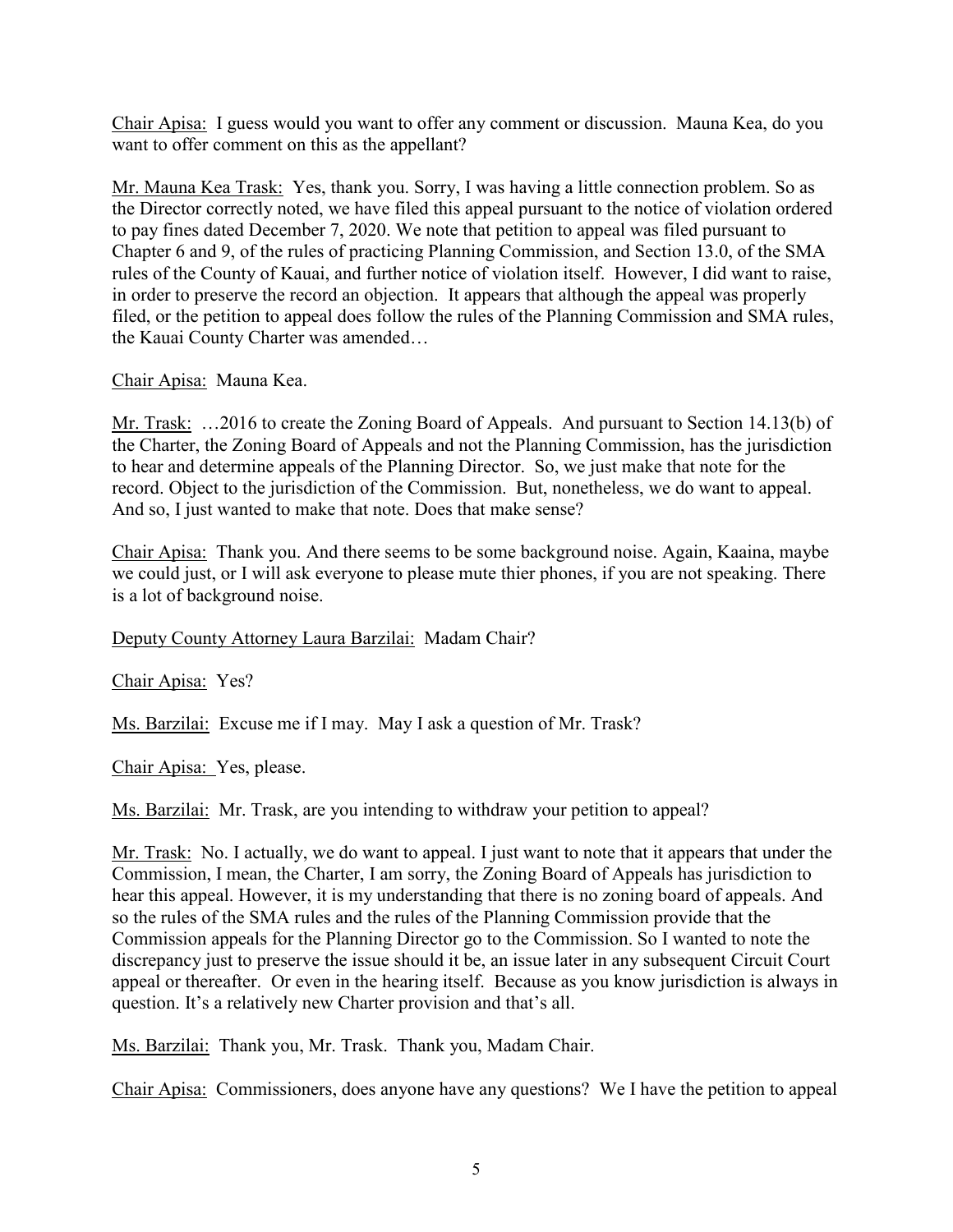in our packet, and I think we've all read through it. I am not hearing any questions. The recommendation has been to refer it to a hearings officer. Any comments or a motion to that effect?

Ms. Barzilai: Madam Chair, if I may, the appeal is timely, and the form is proper. So you may entertain a motion at this time to accept the Director's recommendation to refer it to a hearings officer.

Chair Apisa: So without a motion I will just…

Ms. Cox: I make a motion to accept the recommendation and move it to the hearings officer.

Ms. Nogami Streufert: I second.

Chair Apisa: Thank you. Any discussion on this? All in favor? Aye. (Unanimous voice vote).

Ms. Otsuka: Aye.

Ms. Nogami Streufert: Aye.

Mr. DeGracia: Aye.

Ms. Cox: Aye.

Mr. Chiba: Aye.

Chair Apisa: Any opposed? None. Hearing none. The motion passed. 6:0. It will be referred to a hearings officer.

Man: Thank you all very much.

Chair Apisa: Thank you.

Continued Public Hearing

New Public Hearing

All remaining public testimony pursuant to HRS 92 (Sunshine Law)

### **CONSENT CALENDAR**

Status Reports

Director's Report(s) for Project(s) Scheduled for Agency Hearing.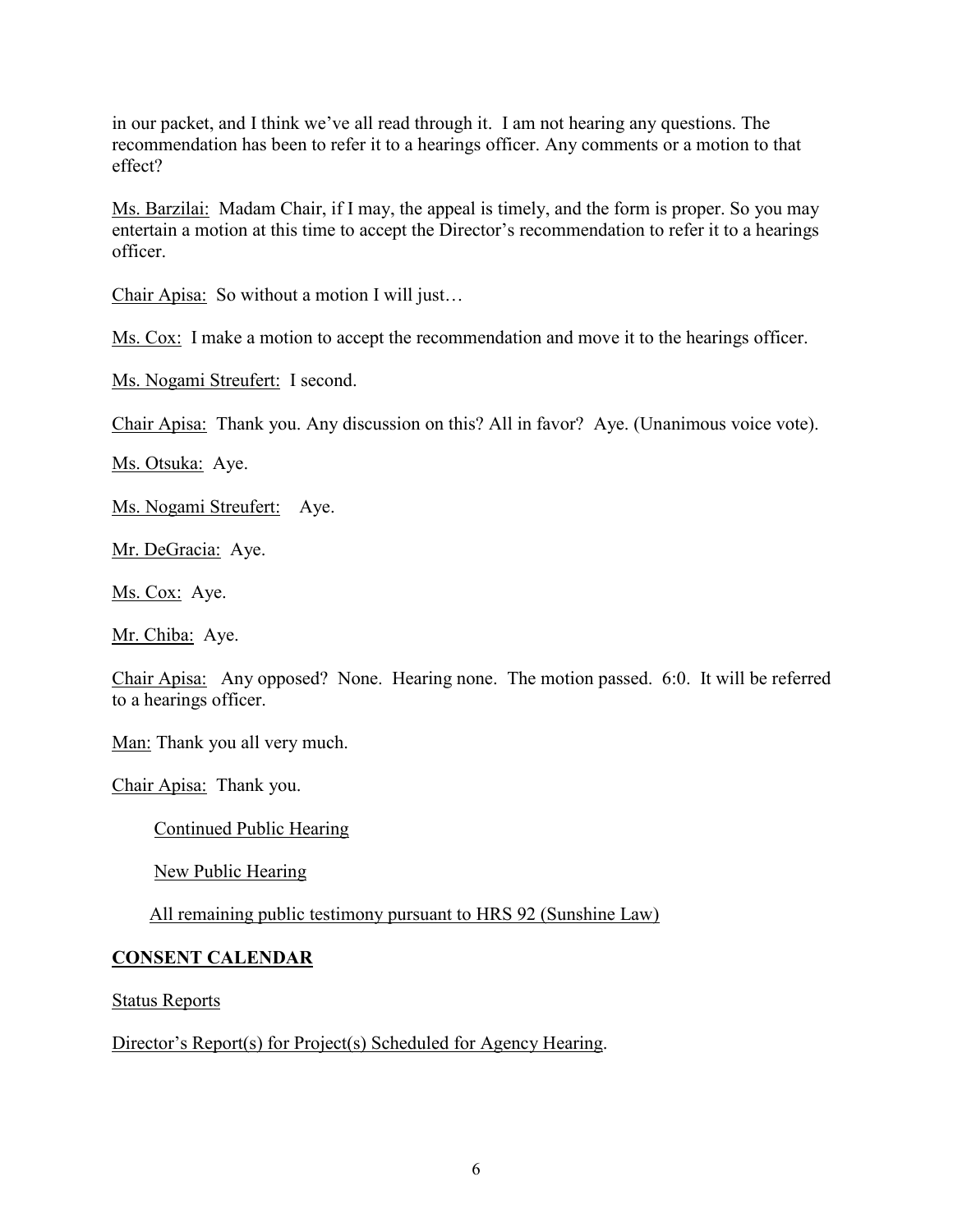# **COMMITTEE REPORTS**

### Subdivision

Mr. Hull: Thank you, Madame Chair and members of the Commission. I apologize; I am a little bit off today. Recognizing that some of the people that are have called in are actually waiting to see if there are actions or questions on the Subdivision Report, if you would indulge me one additional amendment to Agenda. I would request the motion for the agenda to be amended so that Agenda Item K., Subdivision Committee Reports, be moved to be heard prior to the executive session.

Chair Apisa: I will entertain a motion to that affect.

Ms. Cox: Aye. I move that we move Item K., before the executive session.

Ms. Otsuka: I second.

Chair Apisa: All in favor? Aye. (Unanimous voice vote).

Ms. Otsuka: Aye.

Mr. DeGracia: Aye.

Ms. Cox: Aye.

Ms. Nogami Streufert: Aye.

Mr. Chiba: Aye.

Chair Donna Apisa: Hearing none. None. The Agenda is further amended to move Committee Reports to precede the executive session, which we will go into now. Committee Report. Chair, do you have that report?

Mr. DeGracia: Yes, Madam Chair. Today's, Subdivision Committee was attended myself, and Vice Chair Chiba. There were four items. Item one was tentative subdivision map approval, Application Number S-20-21-3. Allan and & Karen Nesbitt, Trust, this was approved and passed. There was also tentative subdivision extension request. Subdivision application S-2019- 8, Stephanie Fernandes, that was approved and passed. Final subdivision map approval for subdivision application S-2019-1 Alexander &Vivian Youn, Trust, that was approved and passed. Finally, recertification of final map approval, subdivision application number S-2007-1, State of Hawaii Department of Transportation, that was approved and passed as well. That concludes my Report.

Chair Apisa: Thank you very much. Thank you. Do we have a motion to accept the Committee Report?

Ms. Cox: I move we accept the Committee Report.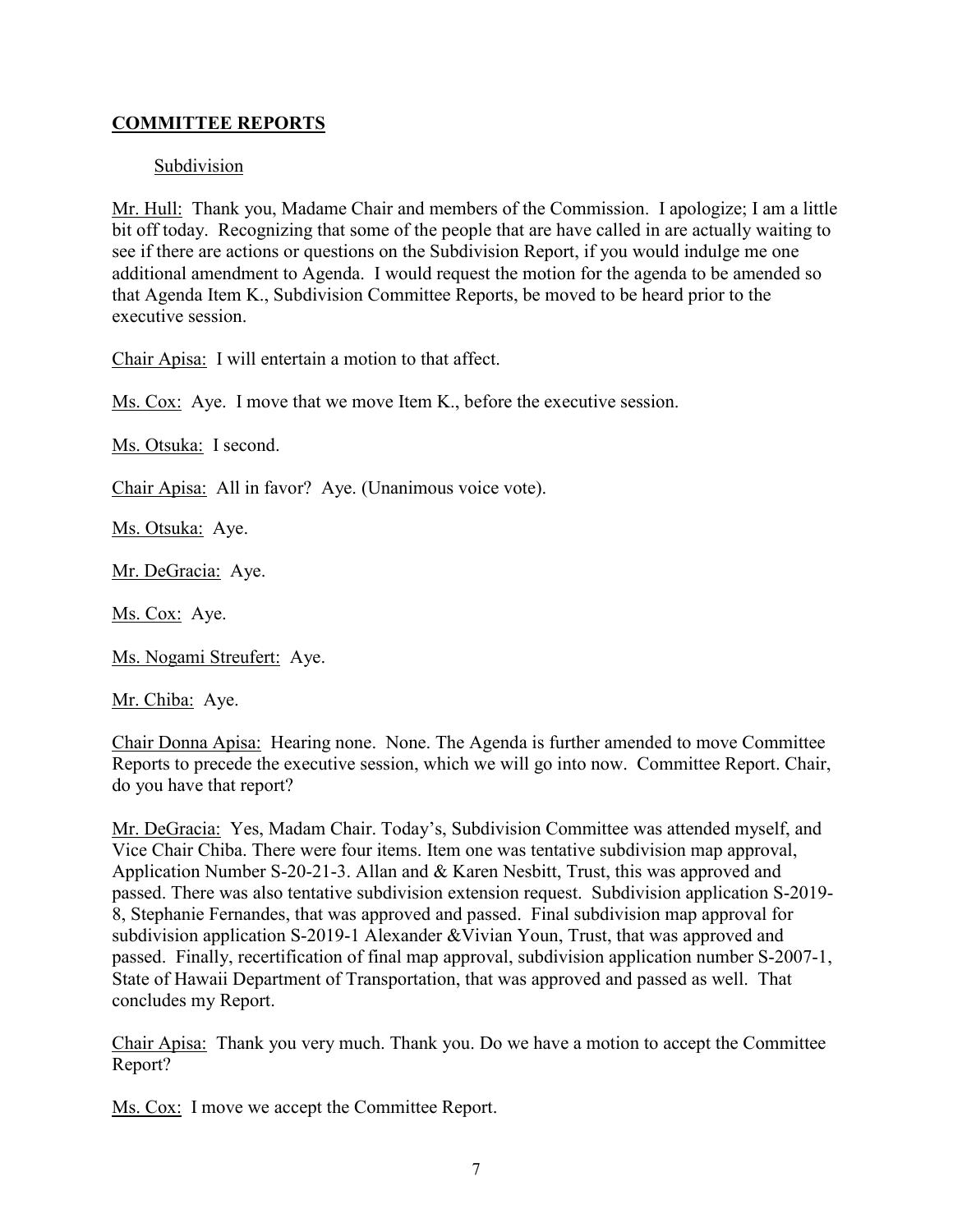Mr. Chiba: I second.

Ms. Otsuka: I second.

Chair Apisa: Thank you. All in favor? Aye. (Unanimous voice vote).

Ms. Otsuka: Aye.

Mr. DeGracia: Aye.

Ms. Cox: Aye.

Ms. Nogami Streufert: Aye.

Mr. Chiba: Aye.

Chair Apisa: Any opposed? None. Motion carried. Thank you very much, Chair DeGracia. Then do we move into, is there, Kaaina?

# **EXECUTIVE SESSION**

Pursuant to Hawaii Revised Statutes Sections 92-5(a)(2 and 4), the purpose of this executive session is to discuss matters pertaining to the annual evaluation of the Planning Director. This session pertains to the evaluation of the Planning Director's work performance where consideration of matters affecting privacy will be involved. Further, to consult with legal counsel regarding powers, duties, privileges, and/or liabilities of the Planning Commission as it relates to the evaluation of the Planning Director.

Mr. Hull: Chair, there is no further agenda items with the exception of the Executive Session. So I can turn it over to you, Chair, to read the actual language as Laura as kind of recommending earlier. Then if a motion could be made to ultimately go into executive session with adjournment thereafter, that way, we will not have to come back into the main Planning Commission line.

Ms. Barzilai: Excuse me.

Chair Apisa: Okay.

Ms. Barzilai: Excuse me, Madam Chair. I believe that it would be proper at this time for Madam Chair to consider a motion to move into executive session and state the purpose. And if this motion passes then I will read the notice.

Mr. Hull: Sorry, okay.

Ms. Barzilai: No problem. Then, Madam Chair, also, you may entertain a motion to invite Director Hull into this executive session as a resource regarding his evaluation. So two motions.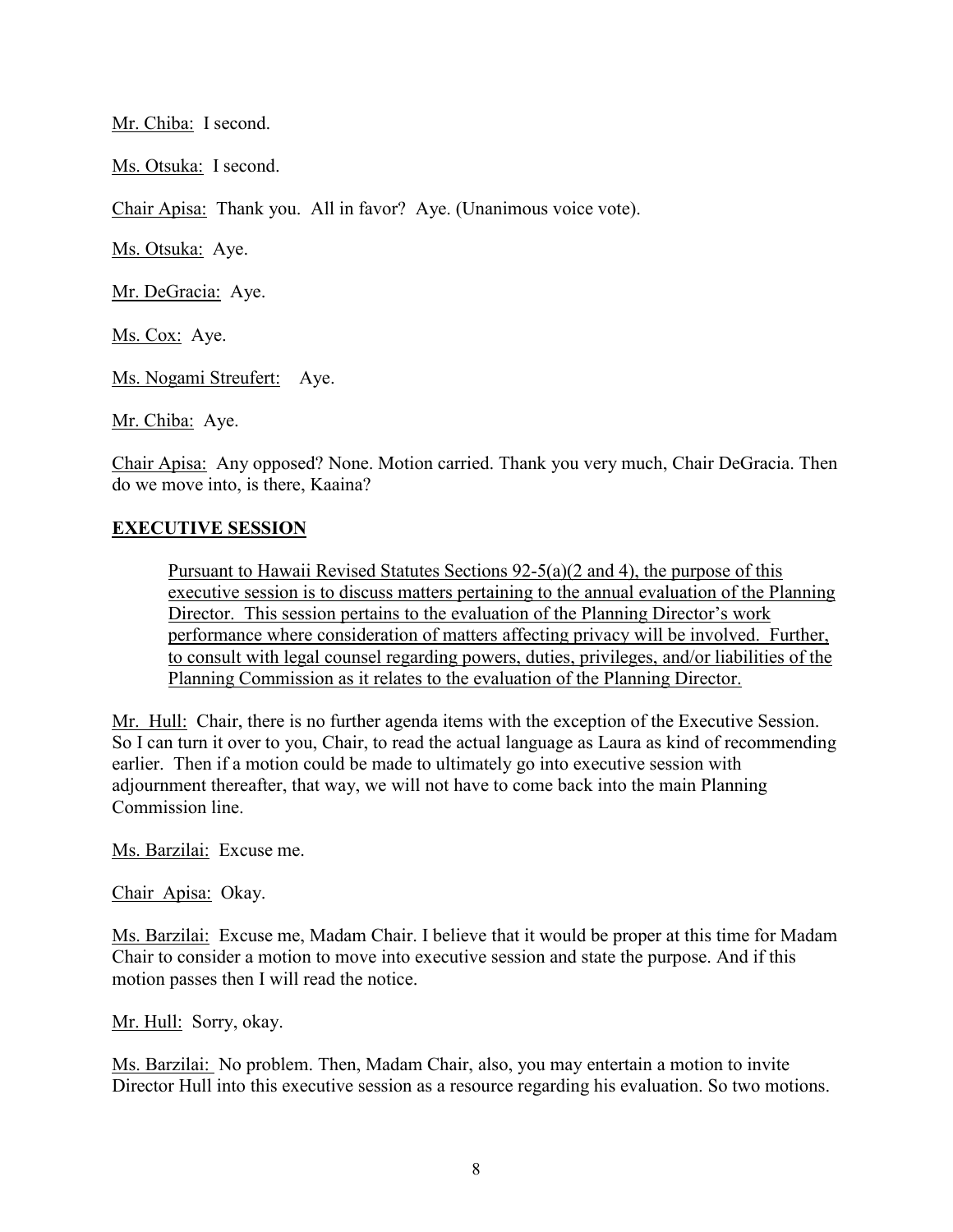Chair Apisa: So how specific does the purpose?

Ms. Barzilai: Just as stated in the agenda item H.1, would be appropriate.

Chair Apisa: Okay, thank you.

Ms. Barzilai: Thank you, Madam Chair.

Chair Apisa: Thank you. Pursuant to Hawaii Revised Statute Section 95-5(a) (2 and 4), the purpose of this executive session is to discuss matters pertaining to the annual evaluation of the Planning Director. This session pertains to the evaluation of the Planning Director's work performance or consideration of matters affecting privacy will be involved. Further, to consult with legal counsel regarding powers, duties, privileges and/or liabilities of the Planning Commission as it relates to evaluation of the Planning Director. Do we have a motion to move in to executive session?

Ms. Cox: I move that we move in to executive session with that stated purpose.

Ms. Otsuka: Second.

Chair Apisa: All in favor? Aye. (Unanimous voice vote).

Ms. Nogami Streufert: Aye.

Ms. Otsuka: Aye.

Ms. Cox: Aye.

Mr. Chiba: Aye.

Mr. DeGracia: Aye.

Chair Apisa: Any opposed? None. Motion carried. 6:0. I would like a second motion to invite Planning Director Hull to join us in executive session.

Ms. Cox: I will make a motion to invite Planning Director Hull into our executive session.

Chair Apisa: Do we have a second?

Ms. Otsuka: Second.

Ms. Nogami Streufert: Second.

Chair Apisa: All in favor? Aye. (Unanimous voice vote).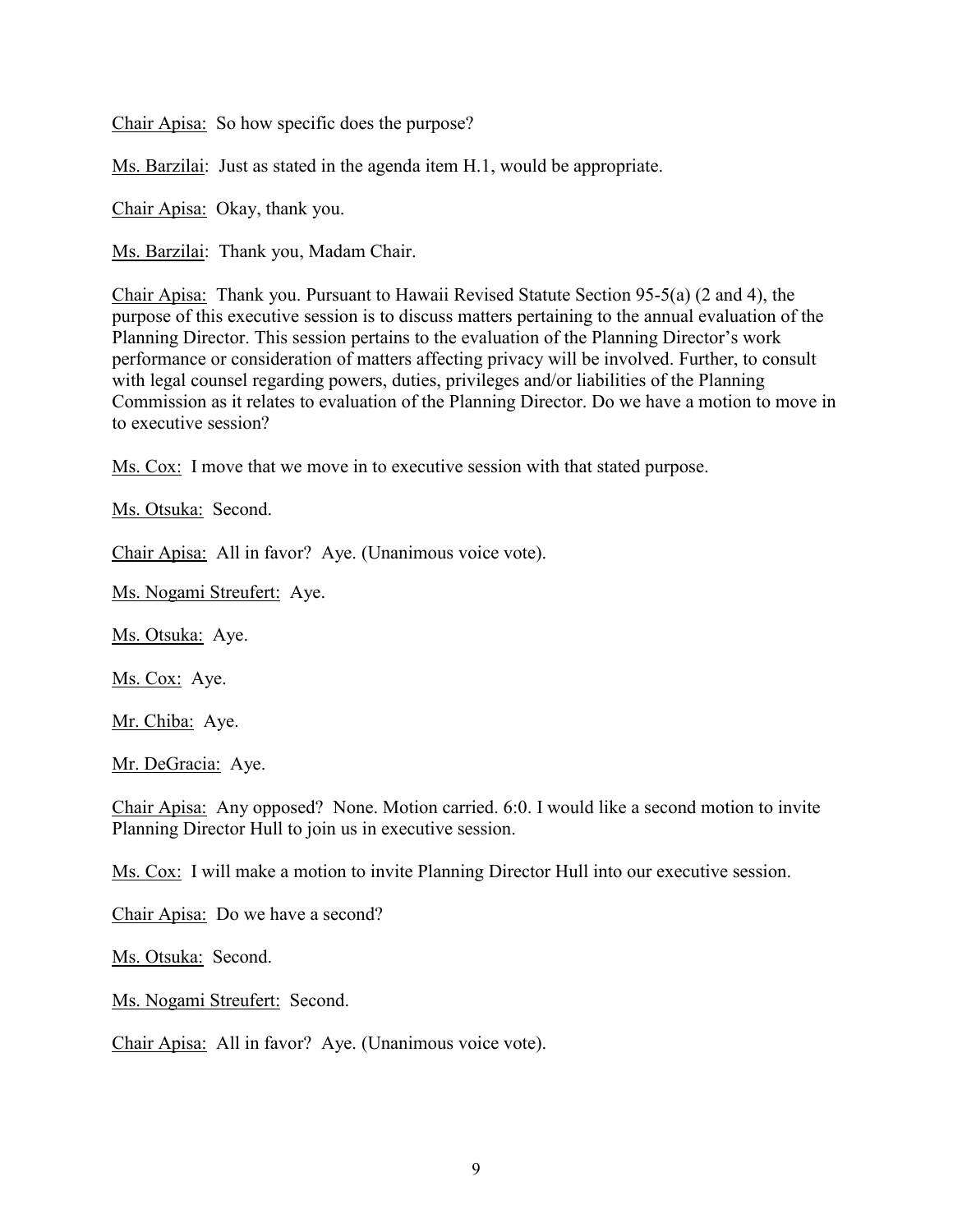Ms. Cox: Aye.

Mr. Chiba: Aye.

Mr. DeGracia: Aye.

Ms. Nogami Streufert: Aye.

Ms. Otsuka: Aye.

Chair Apisa: Motion carries. 6:0. We will move in to executive session with Director Hull joining us. So we log out and then log in to executive session, correct? Correct?

Ms. Barzilai: Yes that is correct, Madam Chair.

Ms. Cox: Do we have to do something if we are not going to come back? Like, say, we are not coming back officially.

Chair Apisa: I thought we do have to officially, come back after executive sessions.

Ms. Cox: I thought Kaaina was suggested you do not have to. If we have to that is fine.

Ms. Barzilai: If I may, I believe that we should return to open meeting to properly adjourn.

Chair Apisa: Okay. We will…

Ms. Barzilai: Thank you, Madam Chair.

Chair Apisa: …leave this meeting and adjourn to executive session. Thank you all for attending.

The Commission moved into Executive Session at 9:21 a.m. The Commission returned to Open Session at 10:05 a.m.

Chair Apisa: Call the meeting back to order after Executive Session.

Kaaina, do you want to go on thorough, there is no Unfinished Business?

### **UNFINISIHED BUSINESS** ( For Action)

Mr. Hull: Moving on, there is no Unfinished Business.

### **NEW BUSINESS**

Mr. Hull: We have no New Business as we handled the New Business; we took the action on New Business.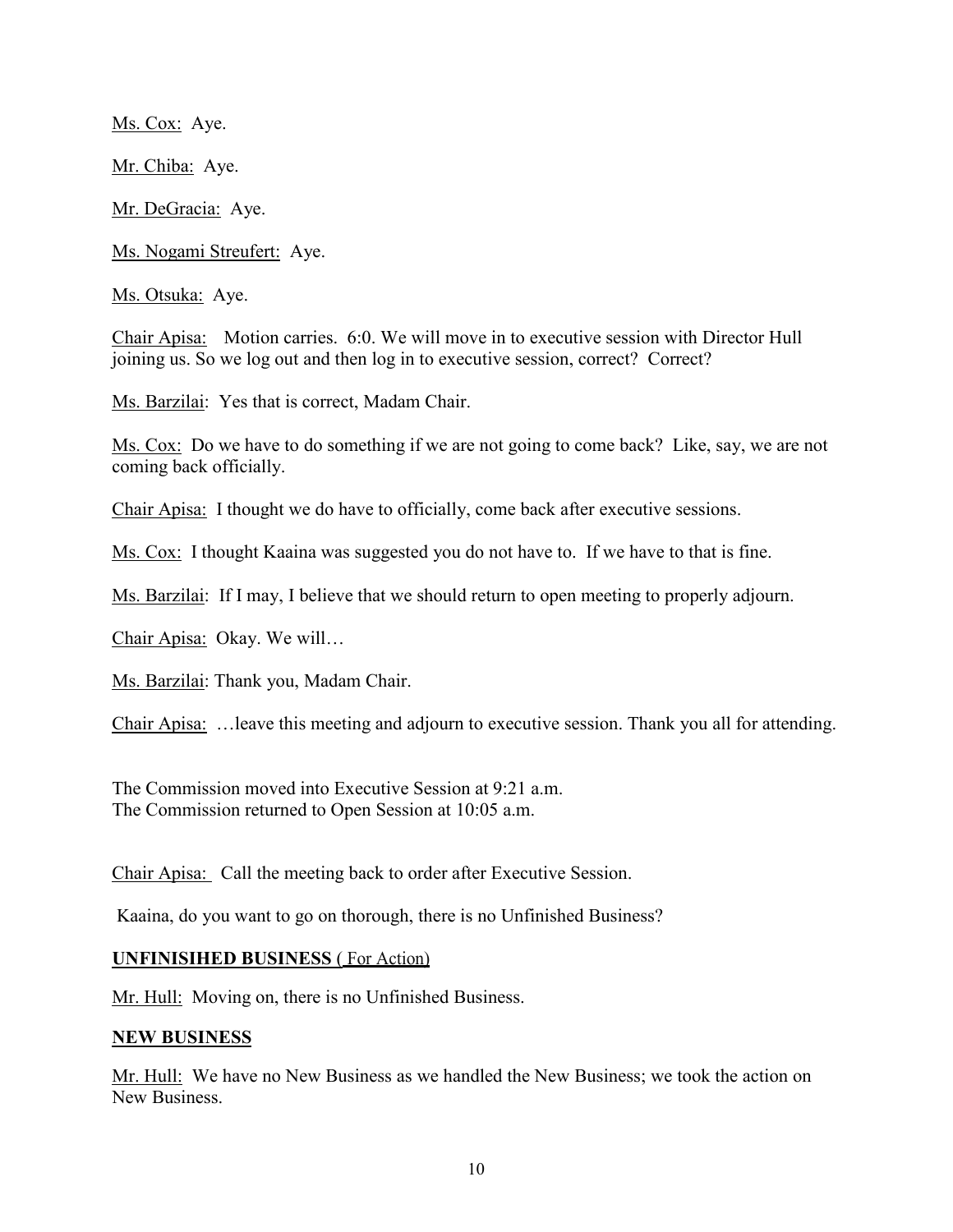### ForAction - See Agenda F for Project Descriptions

# **ANNOUNCEMENTS**

Topics for Future Meetings

The following regularly scheduled Planning Commission meeting will be held at 9:00 a.m., or shortly thereafter on March 09, 2021. The Planning Commission anticipates meeting via teleconference but will announce its intended meeting method via agenda electronically posted at least six days prior to the meeting date.

Mr. Hull: Moving on to Topics for Future Meetings. Coming next month, we have an application for housing in Koloa Town. We also have some administrative rules coming your folks' way concerning guesthouses and housing. We also have the Hanalei Bay Resort appeal or declaratory action request, which could be lengthy. So that is coming up as well as in the next proceeding months we've got a couple housing applications. A series of administrative rules that will be agenized. If there is anything else that any Commissioners would like put on the agenda, the (unintelligible) is all yours.

Chair Apisa: All right. Kaaina, next month is there was one I think reference Kilauea. Next month?

Mr. Hull: Correct. There is a Kilauea, the Old Mill application.

Mr. Apisa: Okay. Thank you. Vice Chair Cox, that Kilauea Old Mill and the HBR are the two agenda items that, I will be turning the meeting over to you.

Ms. Cox: Okay.

# **ADJOURNMENT**

Mr. Apisa: So, I guess that is it. I cannot think of anything else. Anyone else have anything to add? Otherwise, we could have a motion for adjournment.

Ms. Cox: I have a question for Kaaina. I definitely am going to want to meet with Laura, before the meeting. However, how far in advance do you think that would make sense? I mean, how soon do we, because we usually get, the packet on about a Wednesday for the following Tuesday. So would it make sense that Laura and I get together sometime between those two dates?

Mr. Hull: We can get the packet comes a week before. On any agenda items, you want to discuss with Laura or myself, please feel free to give us a call. With the HBR one, of course, because of the litigious nature of it and because of the potential of the contested case, indeed, we should not meet. However, you and the attorney, whether you want to meet before that time, or during that week period completely I'd have to leave it to you folks to kind of work out.

Ms. Cox: Okay. There is nothing, no reason that we would have to wait 'til right before.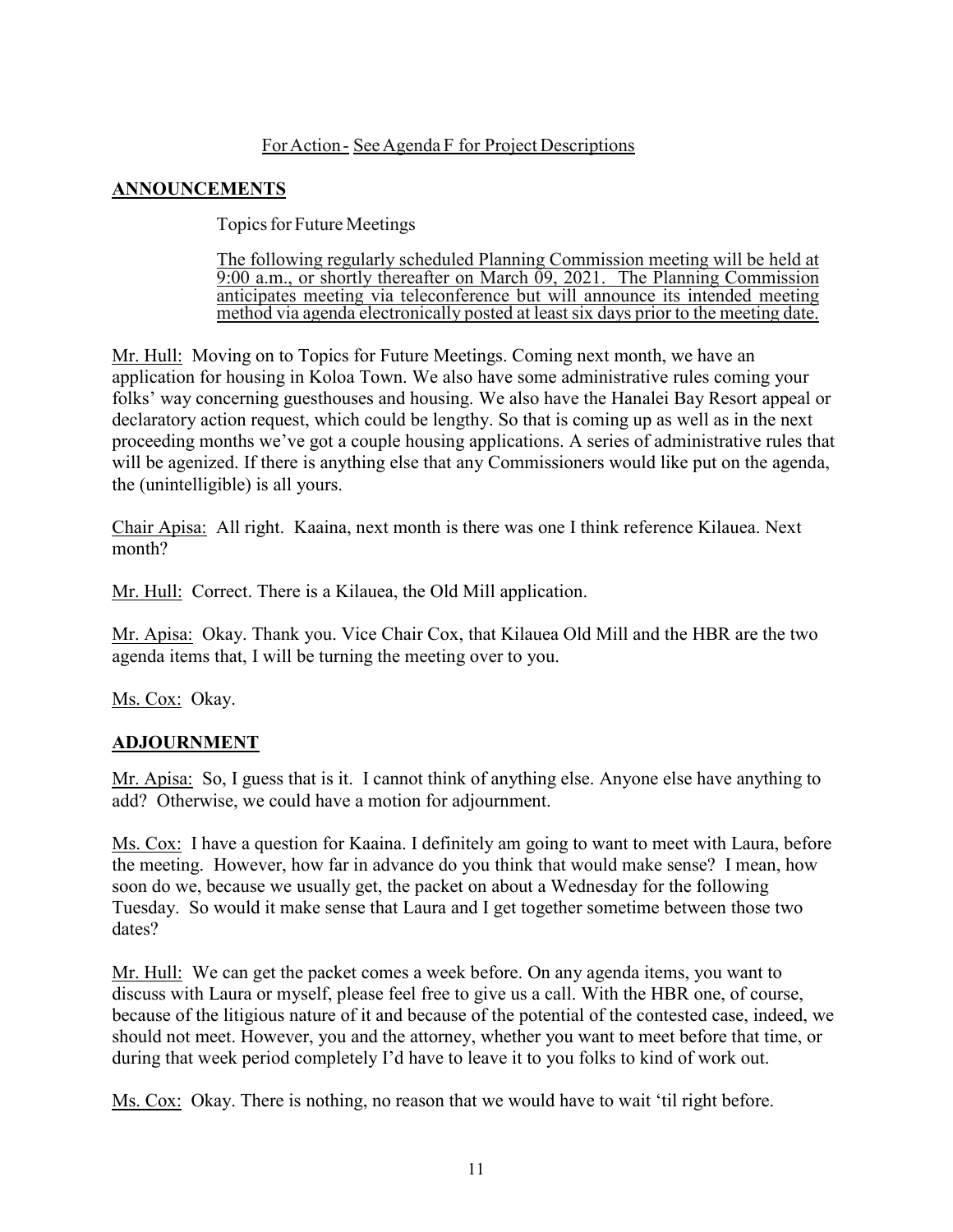Mr. Hull: No.

Ms. Cox: Okay.

Mr. Hull: But then...

Ms. Barzilai: I do not think so. I think we can meet anytime.

Ms. Cox: Laura, I will probably get in touch with you, and see what makes sense for both of us.

Ms. Barzilai: Sure, that sounds fine, Commissioner Cox. And I don't think we'll be receiving any additional documents on this. So, really, the file is complete, and we could meet any time.

Ms. Cox: Okay. Thank you.

Ms. Barzilai: Thank you.

Ms. Cox: I will be in touch. Thank you.

Chair Apisa: Great prep work there. Helen, I am sure it will be fine. No, you are doing all the right things. Anyone else have any comments or questions? Otherwise, I'll entertain a motion for adjournment.

Ms. Nogami Streufert: I move to adjourn.

Ms. Cox: I second.

Chair Apisa: All in favor? Aye. (Unanimous voice vote).

Ms. Otsuka: Aye.

Ms. Nogami Streufert: Aye.

Mr. DeGracia: Aye.

Ms. Cox: Aye.

Mr. Chiba: Aye.

Chair Apisa: Any opposed? None. Meeting is adjourned. 6:0. Thank you.

Chair Apisa adjourned the meeting at 10:11 p.m.